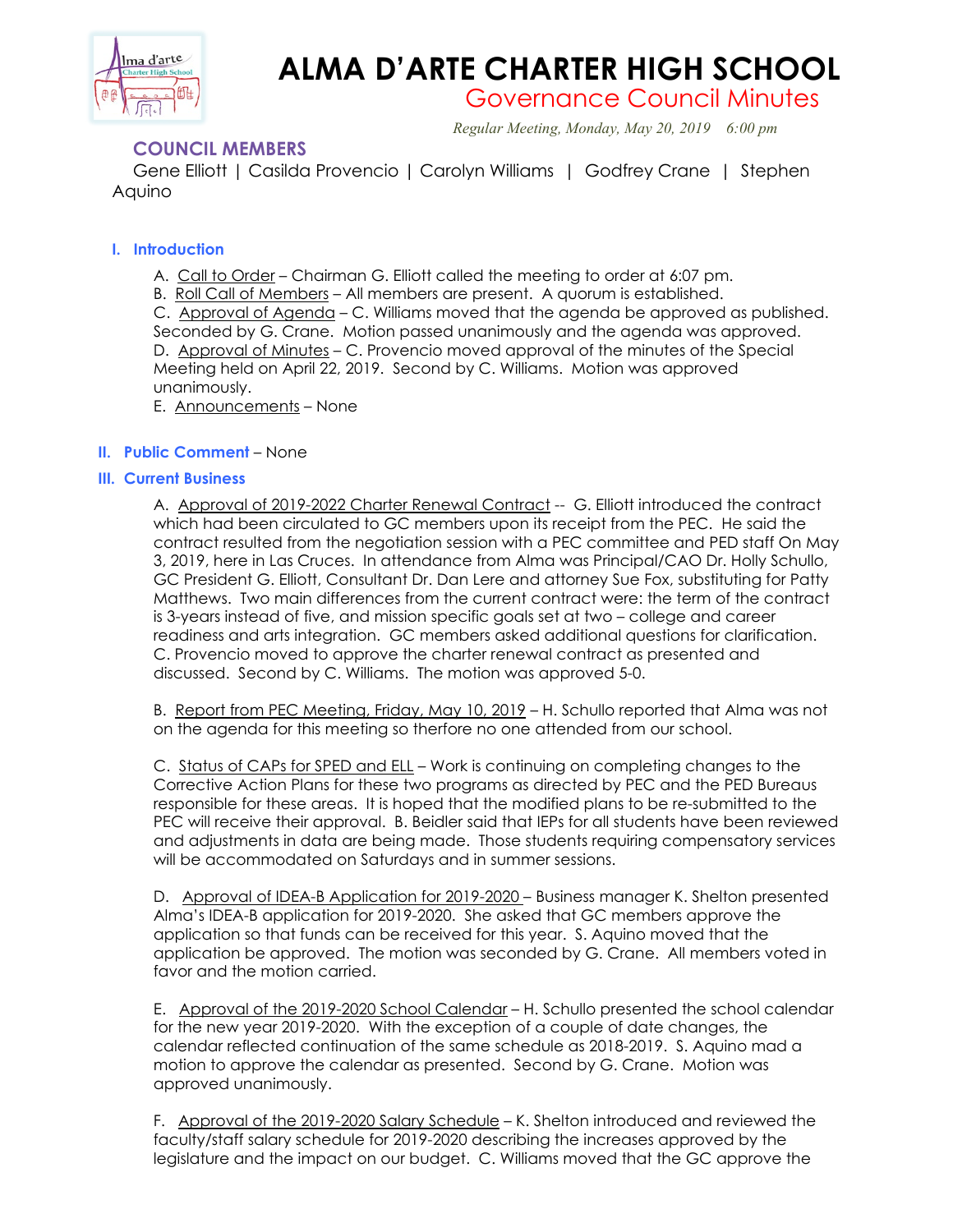p. 2/2

G. Report on Graduation –- Dr. Schullo reported that six students were in need of additional credits to graduate. But efforts to assist them meet the requirements are underway and they should graduate tomorrow.

## **IV. Past Business**

## A. Monthly Financial Report

 1. GC Finance Committee Report – GC Treasurer G. Crane said the Finance Committee met

with business manager K. Shelton prior to the GC meeting and that the committee was satisfied that the current monthly statements indicate a sound financial position for the school.

 2. Budget Adjustment Requests – K. Shelton said there were no BARs for this month but that year-end BARs would be requested at the next 2-3 meetings.

3. Financial Statements as of April 30, 2019 – K. Shelton presented the complete financial statement package for the period ending April 30, 2019. She reviewed key information and answered questions from several GC members before requesting acceptance by the GC.

C. Williams moved that the GC accept the April 30, 2019, financial report as presented. Second by G. Crane. Motion carried unanimously.

4. Payroll and Accounts Payable Payment Vouchers – These documents for the month of April were submitted by K. Shelton for approval. She clarified a couple of entries on the schedule of A/P payments. G. Crane moved to approve these two documents as presented. Second by S. Aquino. Motion carried without objection.

### B. Monthly Administrative Report

1. End of Year Testing – H. Schullo said that end of year testing was complete and that the faculty had done a really good job of ensuring participation and completion by all students.

2, Graduation Results – (See III. G. above)

3. Senior Honors Night and Commencement – H. Schullo reminded GC members that Senior Honors night was tomorrow, Tuesday, May 21, 2019 at 6:00 pm and that Commencement will be held Thursday, May 23, at 7:00 pm. She also asked that GC members who plan to attend arrive at least thirty minutes before the start of each ceremony so they could be seated in reserved seats. She said all seniors that she talked to were excited about this special occasion. G. Elliott reminded eveyone about the unique ceremony that is an Alma Commencement.

4. Other – Dr. Schullo said she had nothing else to report or discuss.

### **V. Future Business**

Preliminary Discussion of 2019-2020 Budget and Timeline K. Shelton said that the new budget was nearly complete but that the GC would need to schedule a special meeting to approve the final budget before the deadline. It was agreed that the GC would meet in special session on June 3, 2019, to approve the final budget.

### **VI. Next Meeting Agenda Items** – None

**VII. Adjournment** – G. Crane moved that the meeting be adjourned. Second by C. Provencio. All voted in favor of the motion and the meeting adjourned at 7:43 pm.